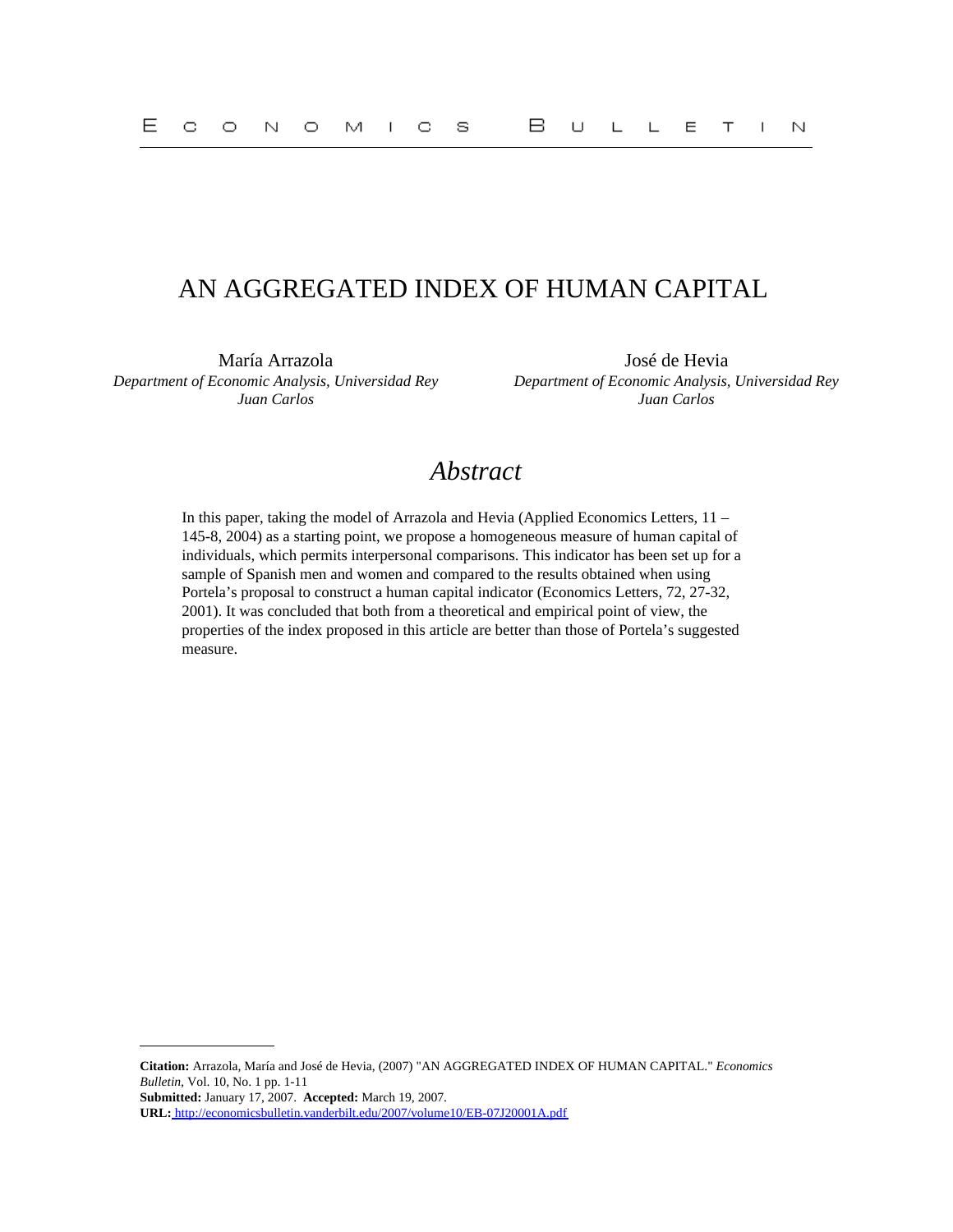### **1. Introduction**

The problem of measuring human capital has often been posed both in macroeconomics and in microeconomics. At a macroeconomic level, the literature has focussed on the proposal of aggregated measures of human capital stock for an economy which would permit intertemporal and/or interregional comparisons. In the sphere of aggregated macroeconomic indicators, works like those of Barro and Lee (1993) and (2000) and Martin et al. (2000) can be cited. These indicators usually exclusively capture the component associated with investments in regulated training, ignoring others like the learning acquired through other training routes or from job experience.

In the microeconomic context, it has been considered that the human capital of individuals is constituted by various components like, for instance, their educational level and their work experience. In spite of the interest in having a single and homogeneous measure of the human capital of individuals to make interpersonal comparisons or to analyze the relevance of human capital in different economic areas like wage determination, productivity analysis, etc. (see, for instance, Blau and Kahn, 1996), the literature on this subject is sparse.

However, it is worth highlighting the work of Portela (2001), who proposes a multidimensional index permitting the different components of human capital to be aggregated into a single variable. To be specific, for an individual with S years of studies and t years of experience, Portela (2001) suggests calculating the following human capital indicator:

$$
HCP_{it} = \overline{S} \left( 0, 5 + \frac{e^{(s_i - \overline{S})/\sigma_S}}{1 + e^{(s_i - \overline{S})/\sigma_S}} \right) \left( 0, 5 + \frac{e^{(t - \overline{t})/\sigma_t}}{1 + e^{(t - \overline{t})/\sigma_t}} \right)
$$
(1)

where  $\overline{S}$  is the mean population level of schooling,  $\overline{t}$  is the mean population level of experience for each schooling level, and  $\sigma_s$  and  $\sigma_t$  are, respectively, the standard deviations of education and of experience per educational level.

The advantage of the Portela proposal is its simplicity, but it poses three problems. Firstly, it lacks any reference theoretical framework since it is generated in an *ad hoc* manner imposing a modified logistic function for the distribution of human capital components. Next, the aggregation of human capital components proposed does not take into account the different economic returns that each of those components might have. Thirdly, it does not contemplate the depreciation to which human capital is subjected and which makes, for instance, individuals with a same educational level have a different effective endowment of capital because they have carried out their studies at different moments in time.

In this context, and taking the Arrazola and Hevia (2004) model as a starting point, in this work a human capital model is proposed, which overcomes the problems of the Portela (2001) index. In addition, both indicators have been calculated for a sample of Spanish men and women and these have been compared to each other.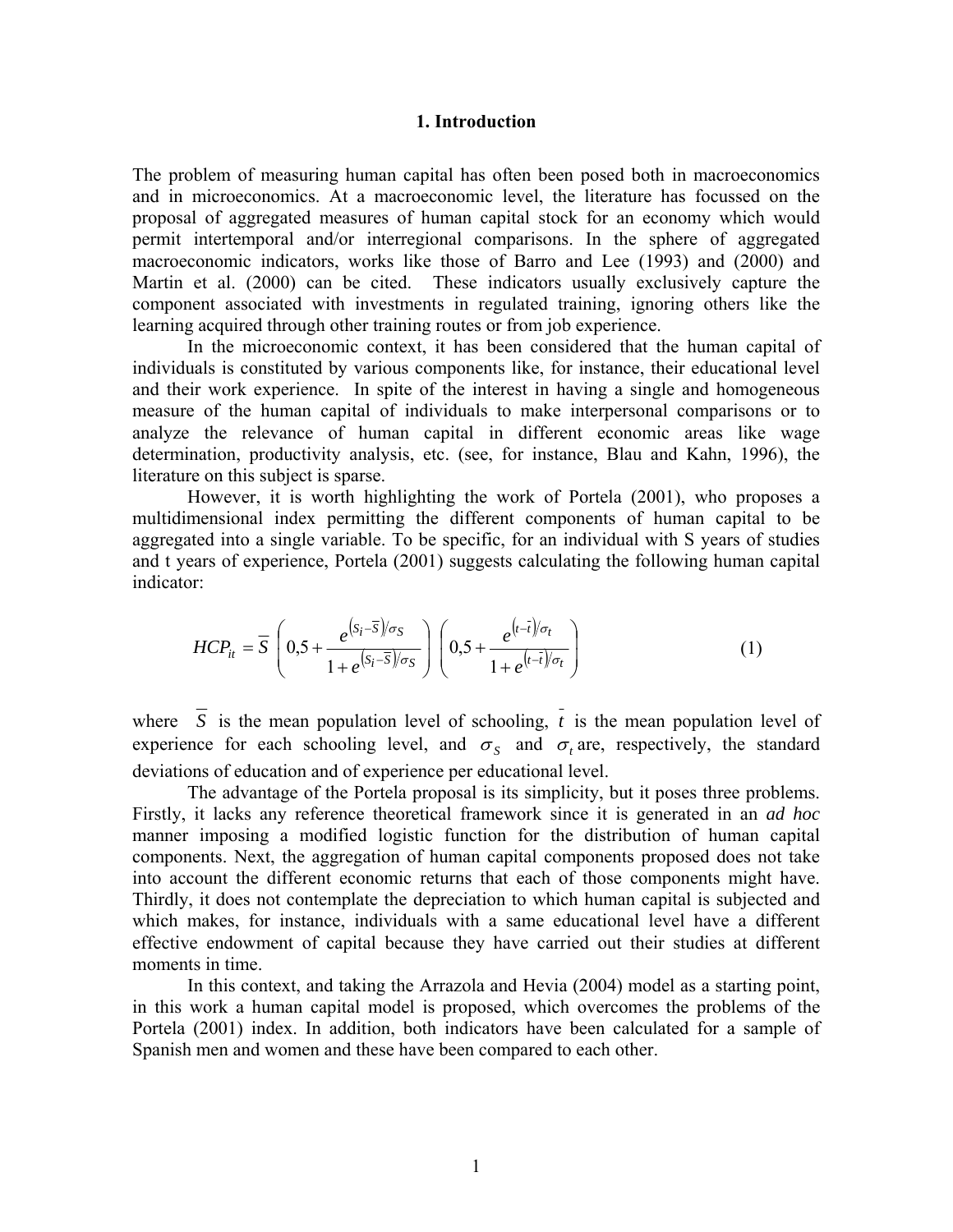### **2. A human capital measurement proposal.**

The starting point is the wage equation proposed in Arrazola and Hevia (2004), who establish for each individual i with t years of work experience the following relation:

$$
\ln Y_{it} = \ln W + \beta_K \left[ \sum_{j=0}^{t-1} (1 - \delta)^j I_{i\,t-j}^* + (1 - \delta)^t K_{i0} \right] + \beta_Z Z_{it} + \ln(1 - I_{it}^*) + u_{it} \tag{2}
$$

with

$$
K_{it} = \sum_{j=0}^{t-1} (1 - \delta)^j I_{it-j}^* + (1 - \delta)^t K_{i0}
$$
 (3)

where  $I_{it}^*$  is the gross increase in human capital  $(K_{it})$ , which is measured in terms of the percentage of time devoted to the increase in the stock of human capital and, therefore, not devoted to obtaining earnings,  $\delta$  is the human capital depreciation rate,  $K_{i0}$  is the initial stock of human capital acquired during the formal education stage,  $\beta_K$  is the human capital rate of return,  $Z_{it}$  is a set of socioeconomic variables which have an influence on potential earnings,  $\beta_z$  is a vector of parameters, *W* is the rental price per equivalent unit of capacity to obtain potential earnings,  $u_{it}$  includes other random influences on potential earnings and  $Y_{it}$  are the observed earnings.

It is worth noting that neither  $I_{it}^{*}$  nor  $K_{i0}$  are observable, so that if (2) is to be estimated, some identification restrictions must be introduced. In this respect, it would seem appropriate to assume, as is usual in this literature, that during the schooling age all the available time is employed in increasing human capital stock, and that after the conclusion of studies,  $I_{it}^{*}$  decreases linearly with experience, until it becomes zero at the moment of retirement. Namely:

$$
K_{i0} = S_i
$$
  

$$
I_{it}^* = \alpha - \frac{\alpha}{J - S_{i0}}t
$$

where  $S_i$  are the years of formal education, *J* is retirement age (usually 65), *t* are the years of professional experience, and  $S_{i0}$  is the age at which the individuals finish their formal education. Thus, (3) is transformed into what will be our human capital index:

$$
HCAH_{it} = K_{it} = (1 - \delta)^{t} (S_{i}) + \left[ \frac{1 - (1 - \delta)^{t}}{\delta} \right] \left[ \alpha + \frac{\alpha}{J - S_{i0}} \left( \frac{1 - \delta}{\delta} \right) - \frac{\alpha t}{(J - S_{i0})\delta} \right]
$$
(4)

The problem is that this measure depends on unknown parameters. However, from (2) and (4) we obtain: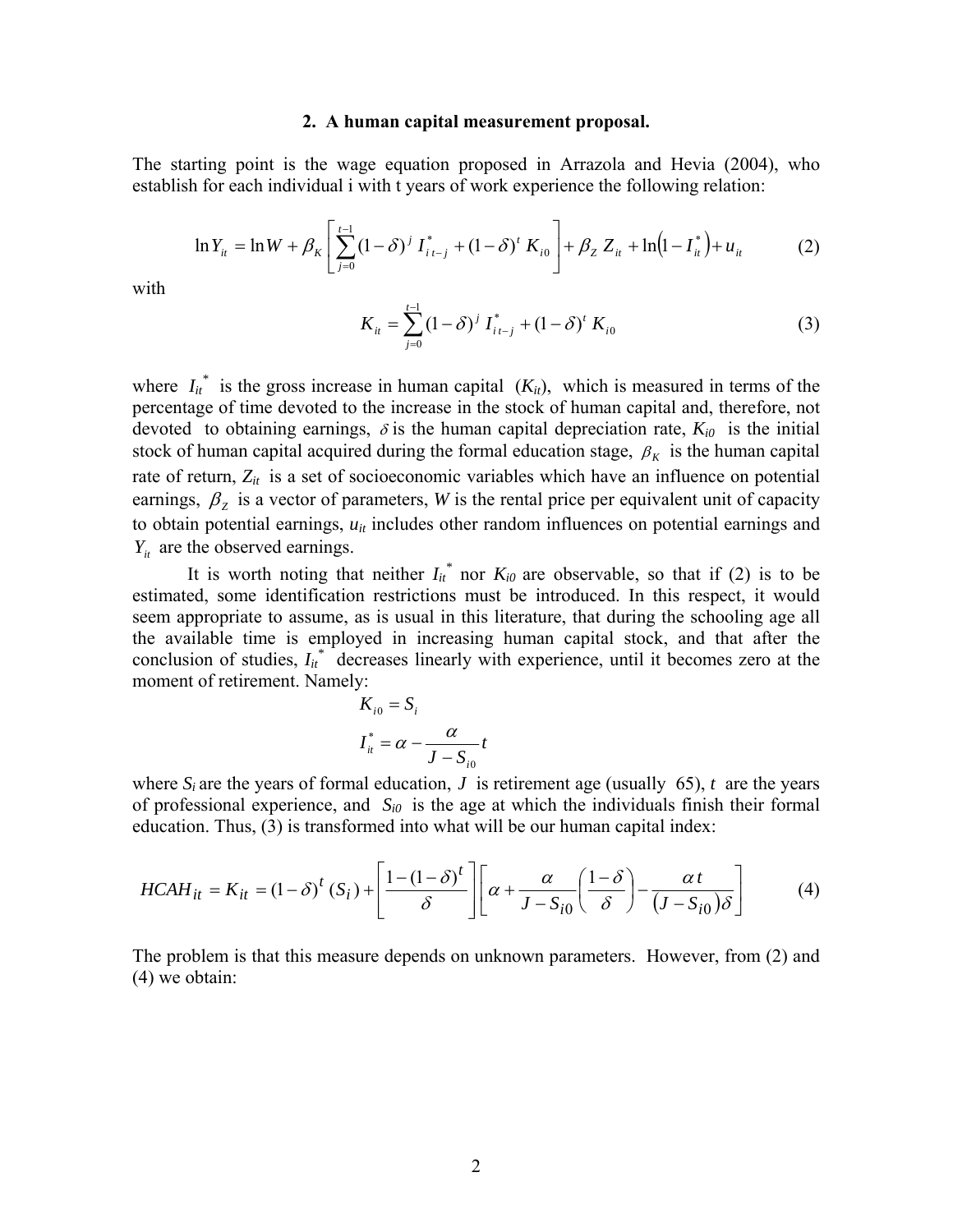$$
\ln Y_{it} = \ln W + \beta_K \left\{ (1 - \delta)^t (S_i) + \left[ \frac{1 - (1 - \delta)^t}{\delta} \right] \left[ \alpha + \frac{\alpha}{J - S_{i0}} \left( \frac{1 - \delta}{\delta} \right) - \frac{\alpha t}{(J - S_{i0}) \delta} \right] \right\}
$$

$$
+ \ln \left( 1 - \left( \alpha - \frac{\alpha}{J - S_{i0}} \right) \right) + \beta_Z Z_{it} + u_{it} \tag{5}
$$

By making the usual assumptions about the disturbances, equation (5) can be estimated by non-linear techniques, and constitutes the basis for the estimation of the human capital measure proposed in  $(4)^1$  $(4)^1$ .

It is important to point out the following four issues when comparing our proposal to that of Portela (2001). First, the parameters on which the suggested indicator depends have a clear economic interpretation. Secondly, the indicator aggregates different components like education and experience, taking into account that each of these components has a different economic return. Third, the indicator contemplates the existence of human capital depreciation. Finally, this measure could include other human capital components, making the post-school investment and/or depreciation depend on those other components.

However, it should be noted that the proposal made in this article also has some limitations. The first of these is that for its application it would be necessary to estimate the parameters by non linear estimation techniques, although this should not pose a serious problem. The second limitation is that the quality of the indicator depends on the assumptions made about the functional forms, as well as on the quality of the estimation of the model's parameters. In any case, this last drawback also affects the Portela (2001) proposal, since, to carry it out, the population parameters have to be estimated  $(\bar{S}, \bar{t}, \sigma_S)$ and  $\sigma_t$ ).

#### **3. Results and comparison**

Taking a set of 1994 Spanish data proceeding from the European Household Panel, the *HCAH* and *HCP* were calculated. For the construction of the indicators, the human capital components considered were education and experience. The sample was made up of wageearners aged between 16 and 65 years, who worked over 15 hours per week and from whom all the necessary information to set up the variables used in the estimation was available. In all, data were obtained from 1690 women and 3360 men. The variables employed in the analysis were: the hourly net wages, the highest educational level completed by individuals and their work experience (both measured in years), and a set of dummy variables which specified the individual's area of residence.

Table 1, column 1, shows the results of the estimation by Non Linear Least Squares of the equation (5) for men and women, from which the *HCAH* was calculated using the equation (4). For the estimation it was assumed that individuals retire at 65 and that they do not work while studying, or before the age of 16. To approximate the *HCP*, the population

1

<span id="page-3-0"></span><sup>1</sup> Note that the identification in the equation (5) is achieved thanks to the assumptions made about the functional form of  $I_{it}^*$  and  $K_{i0}$ . For more details, see Arrazola and Hevia (2004).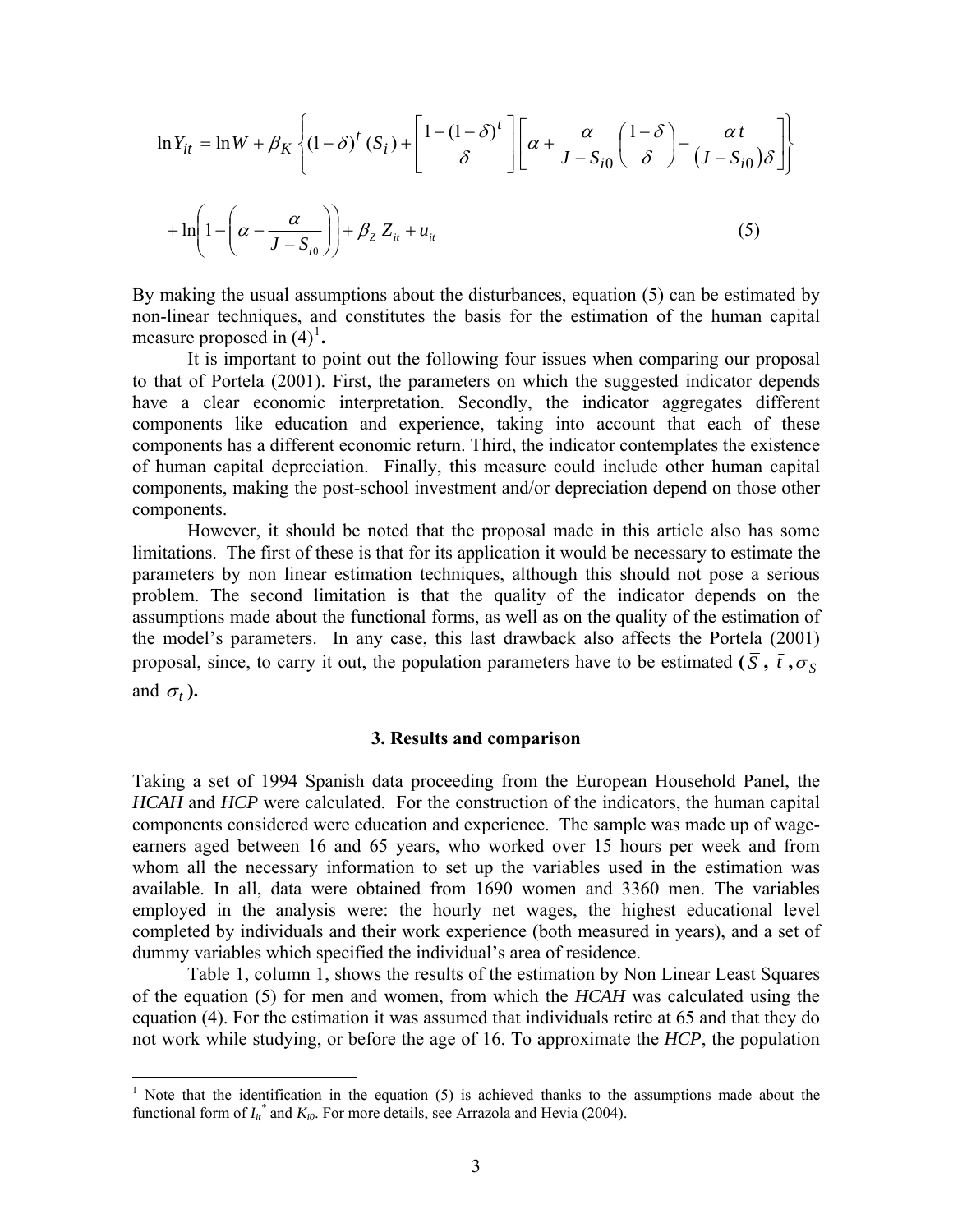mean and the standard deviation were estimated, respectively, by the sample mean and the standard error.

Table 2 shows the mean and the standard error of the *HCAH,* of the *HCP,* and of the variables Education and Experience, calculated for the men and women. As can be seen, the *HCP* has a lower mean and lesser dispersion than the *HCAH*.

Figures 1 and 2 exhibit, respectively, the profiles *HCAH*-Experience and *HCP-*Experience per level of education for men and women, these profiles being completely different. The *HCP* ignores the human capital depreciation, with the result that the profiles obtained with this measurement are always growing, while, conversely, the *HCAH* does take it into account so that its profiles reach a maximum for a number of years of experience, which, in turn, depends on the study level. The S-shape of the curves for the case of the *HCP* is due to the implicit assumption of a logistic distribution in its calculation.

As previously mentioned, from a theoretical perspective, the *HCAH* is preferable to the *HCP.* However, it would also be of interest to compare both indicators from an empirical point of view. Given the income generation dimension of human capital, it would be helpful to analyse which measure has a better wage prediction capacity. For this, three wage models were considered: the model (5) which includes the *HCAH* measure, a model relating the logarithm of the wages to the *HCP*, and the Mincerian model which relates the logarithm of the wages to the educational level and a quadratic function of experience. The results of the estimations appear in Table 1, columns I, II and III, respectively. The standard error, the root mean squared error and the mean absolute error of the three models suggest that the model with the *HCAH* (column I) has a greater wage prediction capacity than the model with the *HCP* (column II) and a similar prediction capacity to that of the Mincerian model (column III).

To confirm this result, we measured, by using different statistics, the relationship of actual wages with the series of fitted wages. The series of fitted wages were obtained from the three models in Table 1 using our sample. The results are shown in Table 3.

Firstly, it should be noted that the  $\chi^2$  of Pearson for the existence-of-relation test shows evidence of the existence of a relationship between actual wages and the predictions of wages made with the three models. Furthermore, the phi coefficient, the Cramer's V and the Contingency coefficient are measures analogous to the correlation coefficient, and these three measures are bounded between 0 and 1, a higher number indicating a stronger relationship between the variables. While the correlation coefficient only measures the linear association between two variables, these nonparametric measures are robust to departures from linearity. The degree of association between the observed wages and the prediction made with the *HCP* was lower than that of the *HCAH* case, which can be interpreted in the sense that the HCAH has a greater ability to explain human capital as a generator of income than the HCP. As can be seen, on general lines, the predictions made taking the model incorporating the HCAH are also better than those made with the Mincerian model.

### **4. Conclusions**

The human capital of individuals is made up of various elements, so that disposing of a measure including all those elements is highly important when comparing the human capital endowments of individuals. In this context, the aim of this work was to propose a human capital index which permits the homogenization of the different components of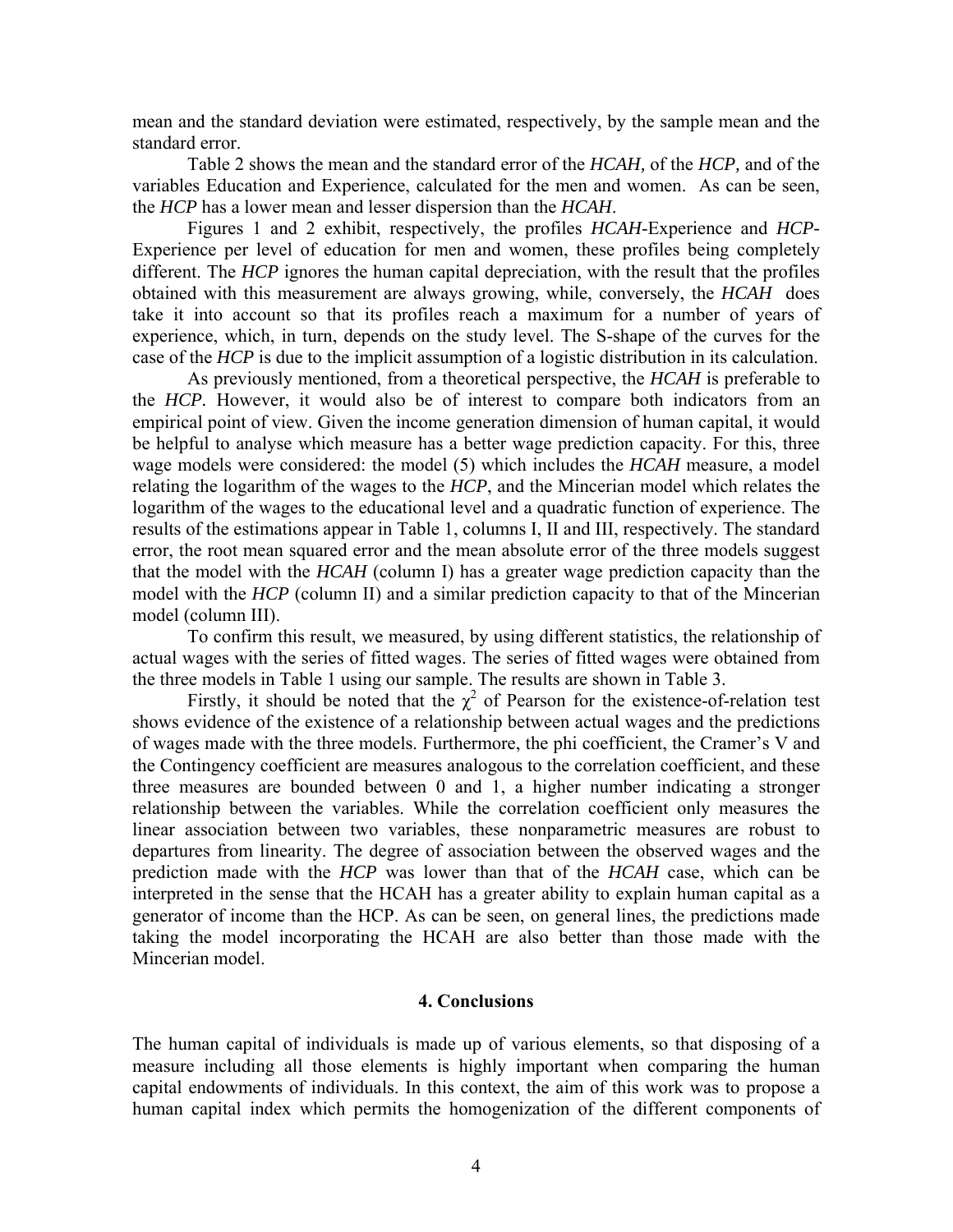which human capital consists. Also, when our indicator was compared to that of Portela (2001), one of the few indicators proposed in the literature, it was concluded that ours had better properties.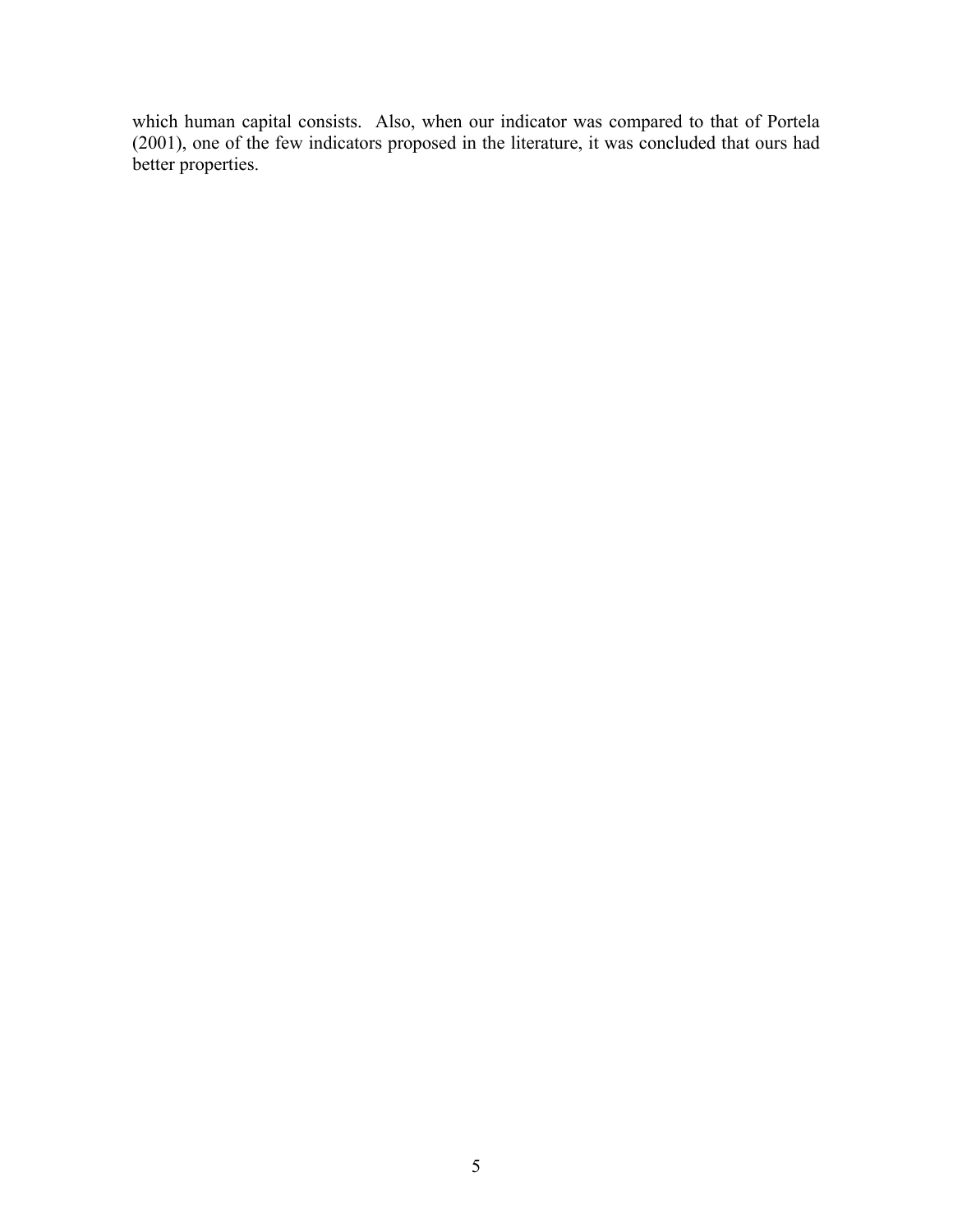### **References**

- [1] Arrazola, M. and de Hevia, J. (2004) "More on the estimation of the human capital depreciation rate", *Applied Economics Letters, 11,* 145-148.
- [2] Barro, R.J. and Lee, J.W. (1993) "International comparisons of educational attainment", *Journal of Monetary Economics*, 32 (3), 363-394.
- [3] Barro, R.J. and Lee, J.W. (2000) "International data on educational attainment updates and implications", NBER working Paper 7911.
- [4] Blau, F. and Kahn, L. (1996) "International differences in male wage inequality: institutions versus market forces", *Journal of Political Economy*, 104 (4), 791-837.
- [5] Martín, C., Velázquez, F.J., Sanz, I., Crespo, J., Perales, F.J., and Turrión, J. (2000) "Capital humano y bienestar económico. La necesaria apuesta de España por la educación de calidad". Círculo de Empresarios, VI Premio Círculo de Empresarios.
- [6] Portela, M. (2001) "Measuring skill: a multi-dimensional index", *Economics Letters*, 72, pp. 27-32.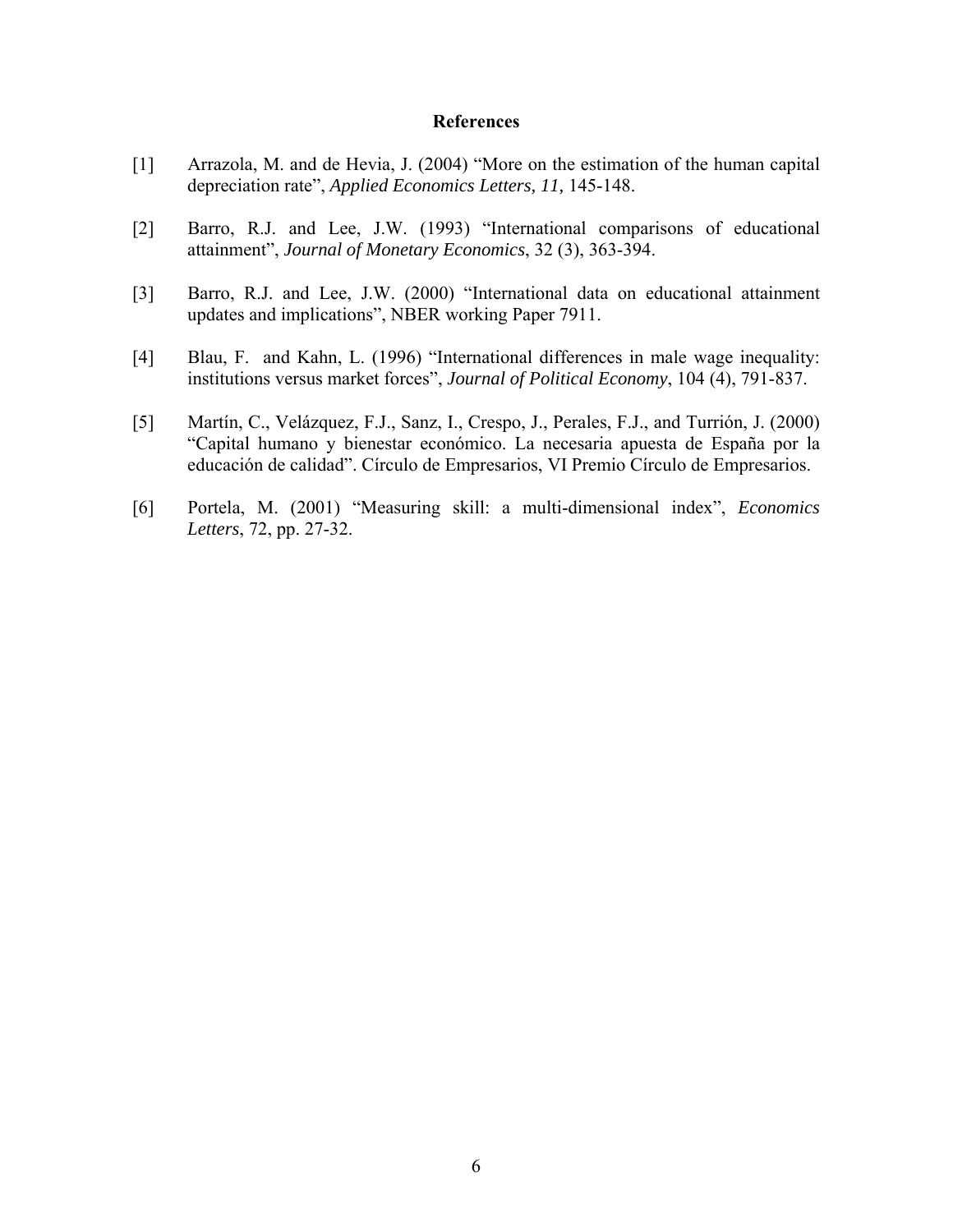# **Table 1. Wage equations (Dependent variable: log(hourly wage))**

|                                             | Arrazola and Hevia<br>1 |                  | Portela<br>П     |                  | Mincer<br>$\rm III$ |                     |
|---------------------------------------------|-------------------------|------------------|------------------|------------------|---------------------|---------------------|
|                                             | Men                     | Women            | Men              | Women            | Men                 | Women               |
| Constant                                    | 5.789<br>(0.033)        | 5.582<br>(0.046) | 5.449<br>(0.039) | 5.168<br>(0.050) | 5.466<br>(0.033)    | 5.250<br>(0.047)    |
| Return to human capital $(\beta_K)$         | 0.085<br>(0.004)        | 0.081<br>(0.005) |                  |                  |                     |                     |
| Skill function $(a)$                        | 0.387<br>(0.025)        | 0.277<br>(0.031) |                  |                  |                     |                     |
| Depreciation rate $(\delta)$                | 0.012<br>(0.003)        | 0.003<br>(0.003) |                  |                  |                     |                     |
| Portela's index                             |                         |                  | 0.127<br>(0.004) | 0.127<br>(0.004) |                     |                     |
| Schooling                                   |                         |                  |                  |                  | 0.064<br>(0.002)    | 0.074<br>(0.003)    |
| <b>Experience</b>                           |                         |                  |                  |                  | 0.040<br>(0.002)    | 0.042<br>(0.003)    |
| Experience <sup>2</sup> /100                |                         |                  |                  |                  | $-0.054$<br>(0.005) | $-0.067$<br>(0.010) |
| $\chi_6^2$ variables of region of residence | 87.689                  | 15.482           | 98.504           | 28.545           | 92.204              | 108.237             |
| <b>Standard error</b>                       | 0.420                   | 0.440            | 0.435            | 0.454            | 0.420               | 0.435               |
| <b>Root Mean Squared Error</b>              | 360.161                 | 318.415          | 381.335          | 342.672          | 363.567             | 328.549             |
| <b>Mean Absolute Error</b>                  | 232.765                 | 216.875          | 245.002          | 230.723          | 232.858             | 228.329             |
| ${\bf N}$                                   | 3,360                   | 1,690            | 3,360            | 1,690            | 3,360               | 1,690               |

**Note:** White Standard errors in parentheses.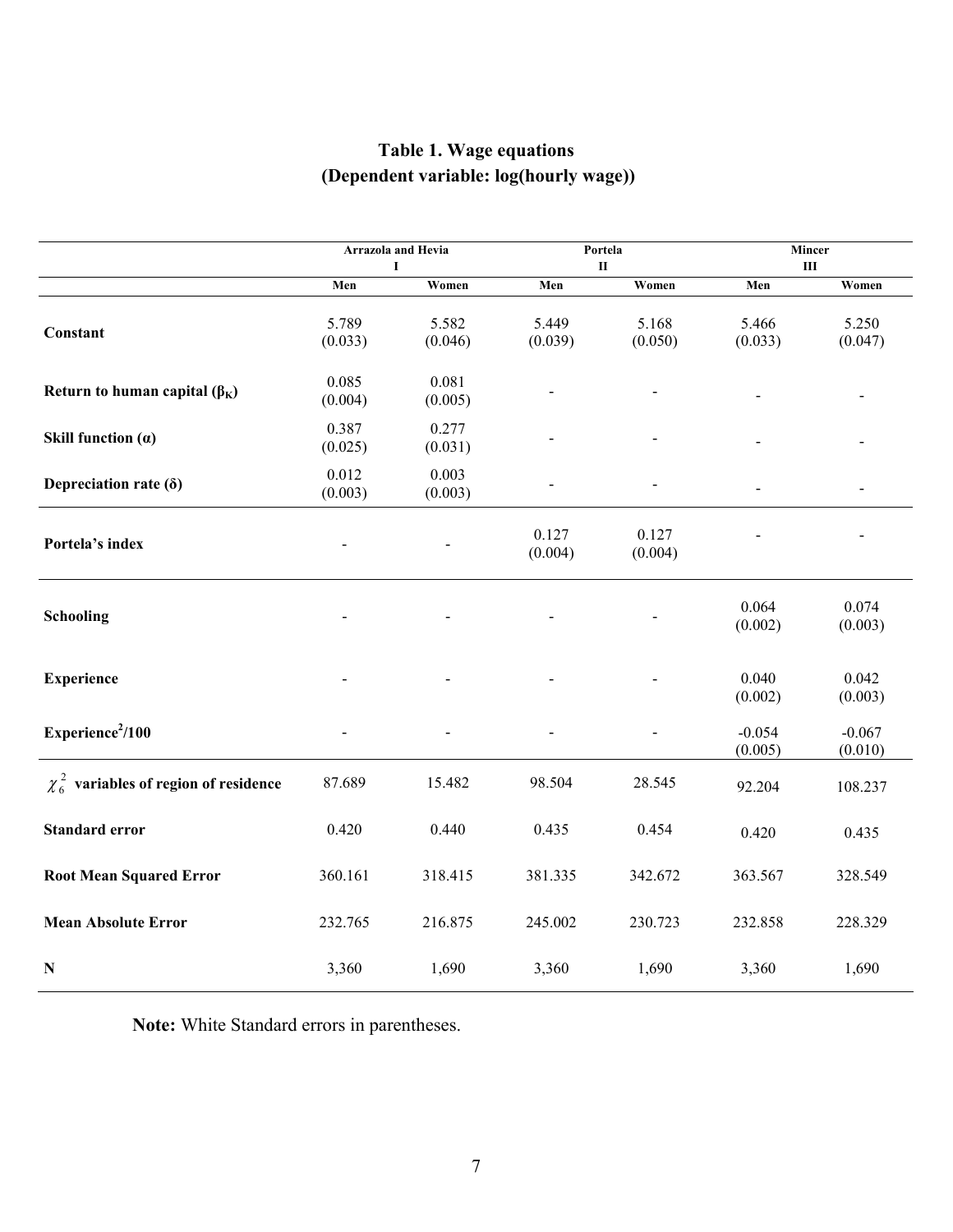| <b>Table 2. Descriptive Statistics</b> |  |  |  |  |
|----------------------------------------|--|--|--|--|
|----------------------------------------|--|--|--|--|

|                 |        | Men       | Women  |           |  |
|-----------------|--------|-----------|--------|-----------|--|
|                 | Mean   | <b>SE</b> | Mean   | <b>SE</b> |  |
| <b>HCAH</b>     | 11.650 | 3.163     | 12.821 | 4.060     |  |
| <b>HCP</b>      | 8.480  | 2.141     | 9.818  | 2.562     |  |
| Schooling       | 8.710  | 4.164     | 10.051 | 4.456     |  |
| Work experience | 21.366 | 13.007    | 16.577 | 11.77     |  |
| N               |        | 3,360     | 1,690  |           |  |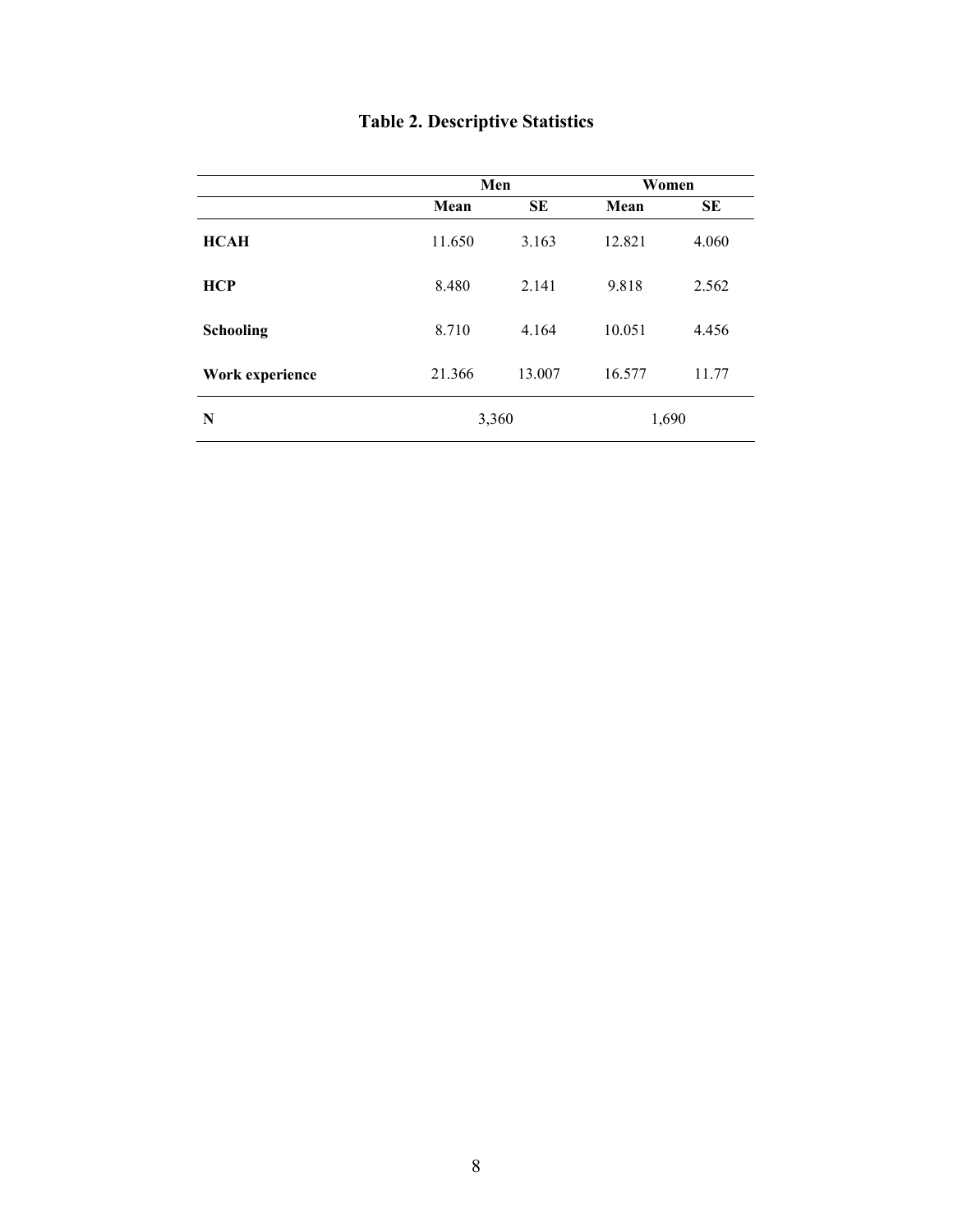|                                 | <b>Arrazola and Hevia</b> |                | Portela         |                 | <b>Mincer</b>    |                |
|---------------------------------|---------------------------|----------------|-----------------|-----------------|------------------|----------------|
|                                 | Men                       | Women          | Men             | Women           | Men              | Women          |
| $\chi^2$<br>(degree of freedom) | 1169.928<br>(12)          | 563,830<br>(9) | 871.631<br>(16) | 352.659<br>(12) | 1122.707<br>(12) | 523.681<br>(9) |
| Correlation<br>coefficient      | 0.629                     | 0,668          | 0.556           | 0.591           | 0.627            | 0.675          |
| <b>Phi coefficient</b>          | 0.590                     | 0,578          | 0.509           | 0.457           | 0.578            | 0.557          |
| Cramer's V                      | 0.341                     | 0,333          | 0.254           | 0.264           | 0.334            | 0.321          |
| Contingency<br>coefficient      | 0.508                     | 0,500          | 0.454           | 0.415           | 0.500            | 0.487          |
| N                               | 3,360                     | 1,690          | 3,360           | 1,690           | 3,360            | 1,690          |

## **Table 3. Wage: Predicted versus actual**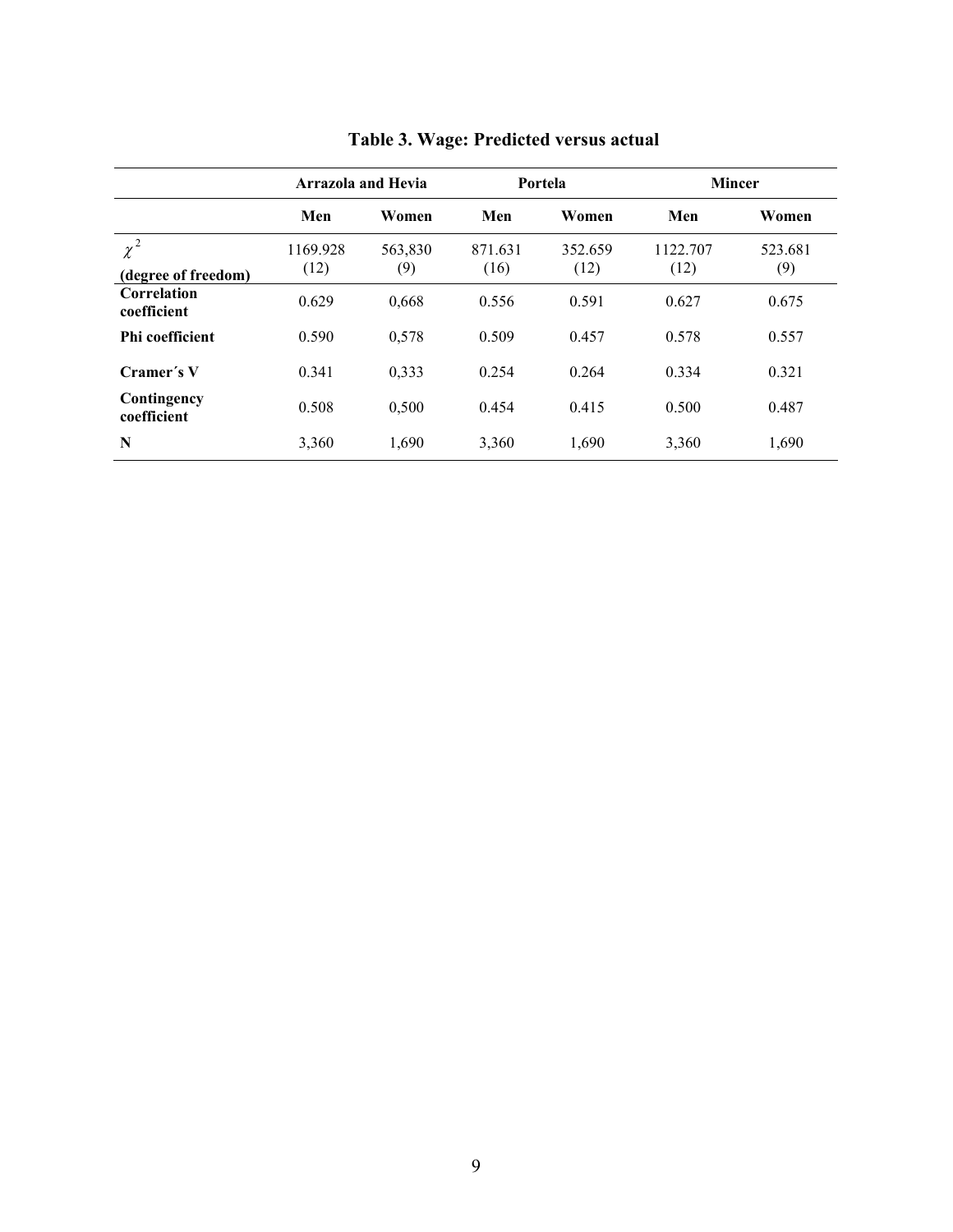